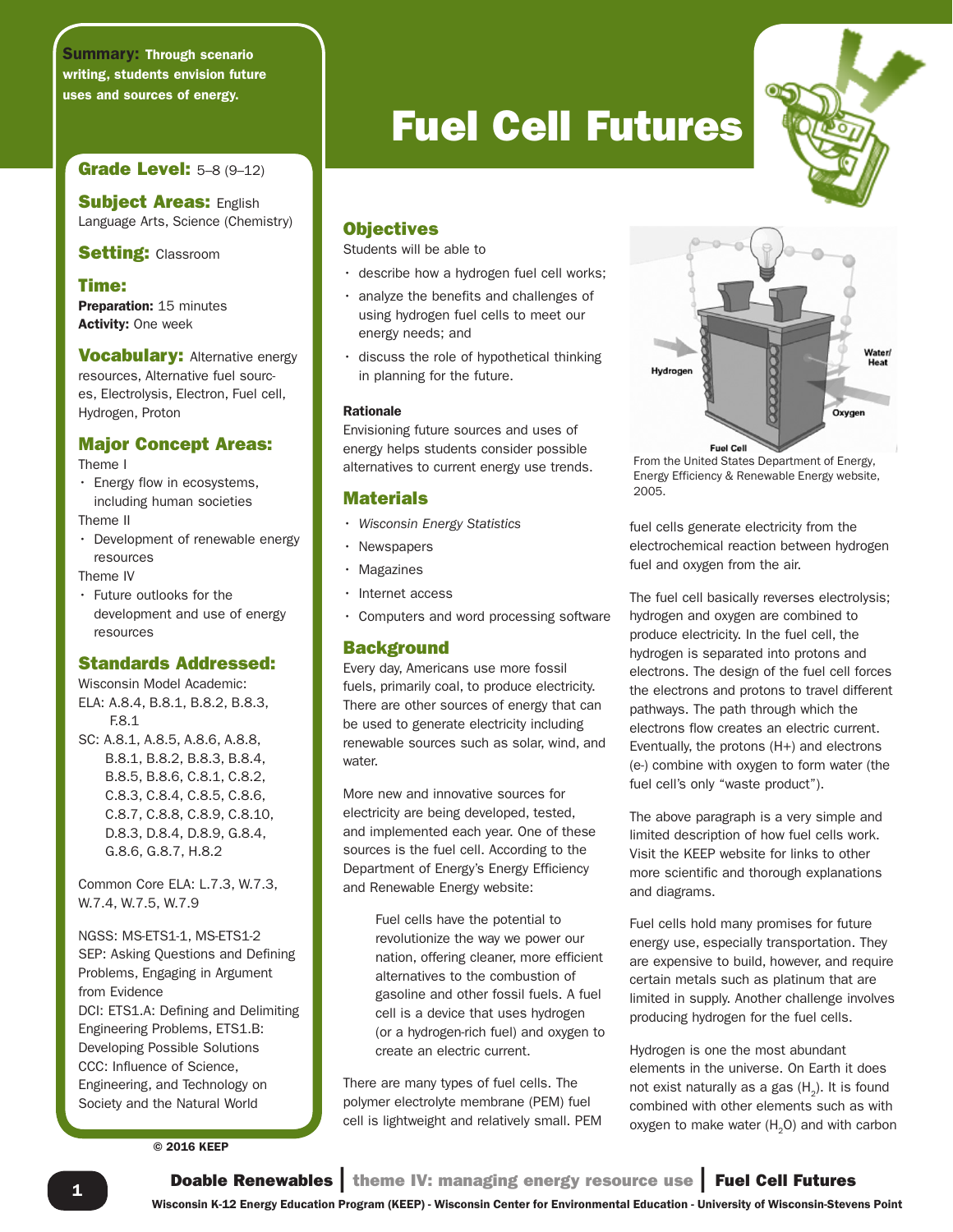to make organic compounds including sugars, fats, proteins, and DNA. By mass, our bodies are about ten percent hydrogen. Hydrogen is also found in fossil fuels such as methane, propane, coal, and petroleum.

The most cost-effective way to produce hydrogen is through an industrial process called steam reforming. Large quantities of fossil fuels are used during steam reforming, however. Hydrogen can also be made available through electrolysis (using electricity to split water into hydrogen and oxygen). Electrolysis produces very pure hydrogen that is ideal for fuel cells, but is very expensive (the resulting hydrogen gas costs ten times more than natural gas).

Although more expensive, using water as the hydrogen source would make fuel cells less dependent on fossil fuels. This independence could be further enhanced if the electricity used for electrolysis came from renewable energy sources such as wind or solar.

Besides issues related to expense and technology, there are other considerations needed before switching from a fossil fuel based economy to one based on hydrogen. For example, there are hydrogen storage issues and other environmental issues. Imagine what would be involved in changing gasoline stations around the country to hydrogen fueling stations! Despite these challenges, there are communities, even entire countries, which are exploring the merits of becoming hydrogen-based fuel economies. Iceland, for example, has fuel stations producing hydrogen using geothermal sources of energy. They use the hydrogen to power fuel cell buses within their public transit system. Time will tell when, if, and how fast the United States will change to alternative sources of fuel and electrical generation.

## Procedure **Orientation**

Have students list major sources of energy used by most Wisconsinites (see *Wisconsin Energy Statistics* for more information). Ask students to express their opinions about benefits and problems with our current use and consumption of traditional fuel sources (e.g., convenience, resource depletion, pollution).

Remind students that energy use, like many activities, changes over time. Briefly discuss past energy consumption practices that rarely, if ever, are used today (e.g., heating homes with coal, traveling by horse and buggy). Likewise, many of the ways we use energy today will no longer take place in the future.

Introduce the terms alternative energy and alternative fuel sources. Ask students to share what these terms mean to them. Why might they be the same as or different than renewable energy? Have they heard about alternative energy or fuels in the news? Note if they bring up fuel cells.

#### Steps

- **1.** Ask students if they have ever imagined a future situation. Discuss the reasons why they spent time doing this exercise and what purpose it served. Help students to understand that envisioning the future can help prepare for possible events and to plan appropriately.
- 2. Revisit the analysis of current energy use practices discussed in the **Orientation.** Ask students how imagining the future might help to prepare for future energy use practices. In particular, how might the use of an alternative fuel source such as hydrogen affect future energy use practices?

# Scenario Writing:

Scenario writing is used in futures studies and is a learning strategy in which students write a story about what the world would be like if certain events were to happen. It is an imaginative prediction of the outcomes of current issues and solutions, and how they are affected by current trends and issues. The stories are a fusion of current data, some trend extrapolation, and imaginative thinking.

Although scenarios envision the future, they must be based on what is happening in the present. They must show an appreciation of how current events, decisions, and attitudes brought us to the world being described. While scenarios do not need to be accurate, they should be useful. The purpose of the stories is to increase awareness of where we might be heading and who or what is directing us. It should make us ask: Is this how we want the world to be? or, What will the world be like if certain events come to pass?

In conclusion, a scenario blends research, understandings, imagination, and creativity with the elements of short story writing conflict, plot, character, setting, and theme. It provides us with a problem solving tool for analyzing alternative futures to current trends.